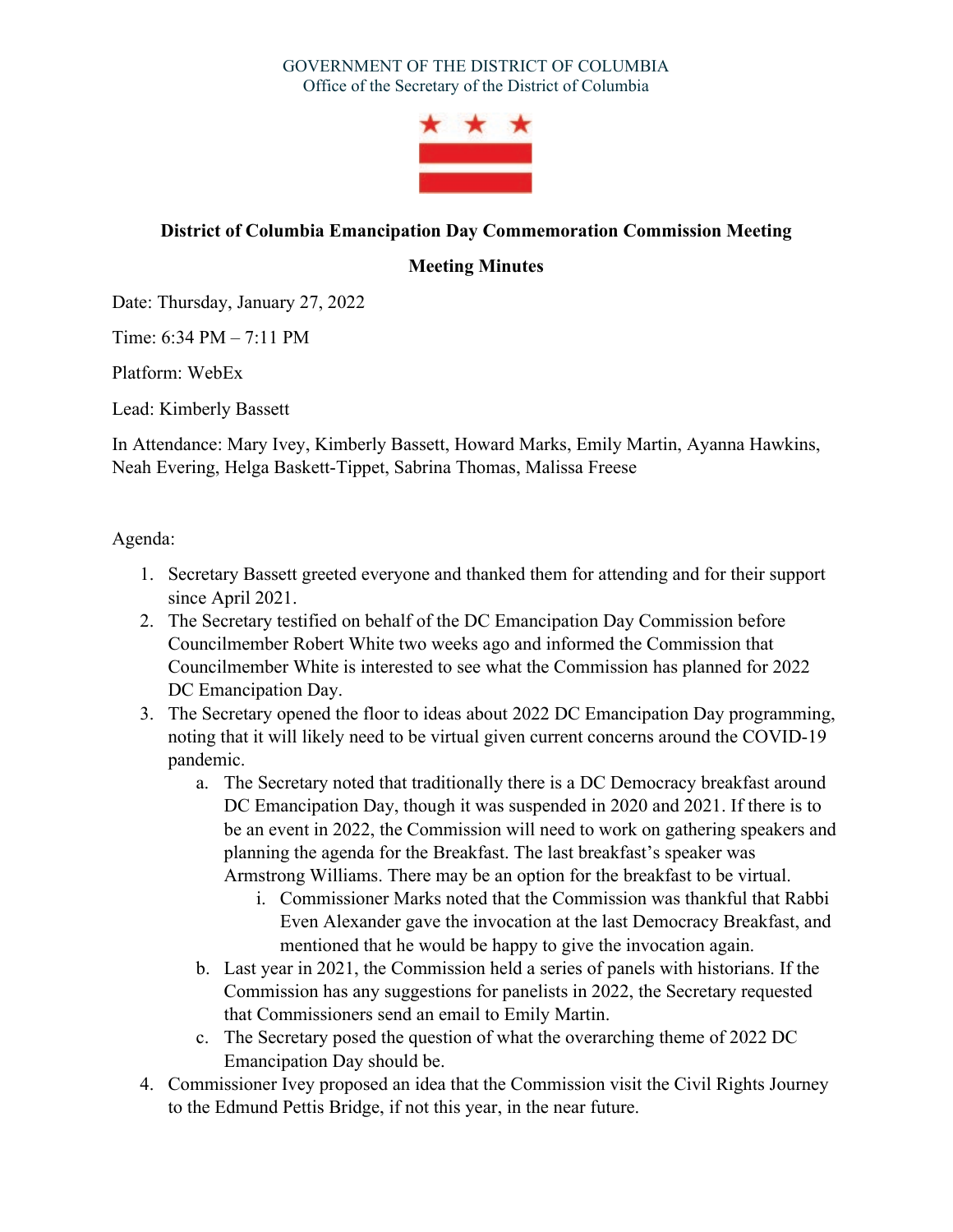

- 5. Commissioner Marks noted that he was able to catch the Secretary's testimony on the DC Emancipation Commission and complimented the Secretary on her answers to the questions she was asked. He also mentioned that for the vast majority of general public in the DMV, DC Emancipation Day's real meaning is not known. He suggested that the Commission works with the Board of Education and DC Public Schools to educate students. He also noted that this summer is the 100<sup>th</sup> Anniversary of the opening of the Lincoln Memorial, and proposed tying in this theme with DC Emancipation Day, and even having an event at the Memorial.
	- a. Commissioner Marks will reach out to several contacts about the 100<sup>th</sup> Anniversary and get more information and details.
- 6. Commissioner Thomas spoke to Commissioner Marks' information about the Lincoln Memorial and noted that when the statue in Lincoln Park of Abraham Lincoln was unveiled, former slaves came to the event to honor emancipation and Frederick Douglass was the keynote speaker. The statue was also paid for by former slaves. Potentially a reenactment could be held.
	- a. Secretary Bassett noted that this was a great idea, and that the Civil Rights Sisters did a reenactment in 2019.
- 7. Commissioner Hawkins reported that her church showed the 2021 DC Emancipation Day documentary last year and wondered if the documentary could be shown formally to DCPS students. She also suggested an essay or art project for middle school and high school students so they can better understand the history of DC Emancipation Day.
	- a. Commissioner Thomas added that DC Public Libraries should also be engaged and that showing the documentary could easily be a virtual event.
- 8. Commissioner Freese supported the idea to engage DCPS and DCPL, and suggested the use of a radio show and engaging media outlets beginning in March. She also suggested reaching out to advocacy groups around DC to encourage them to show the documentary.
- 9. Commissioner Thomas noted that she really like the panel about the Story of the Pearl (Escape on the Pearl - Mary Kay Ricks) hosted during last year's DC Emancipation Day by the Presbyterian Church, and emphasized that the story is something that should be highlighted.
- 10. Commissioner Hawkins asked about how DC Statehood should factor into this year's celebration, and whether we should "decouple" the two this year.
	- a. The Secretary noted that we can educate about DC Statehood, as was done in 2021.
- 11. Commissioner Thomas expressed that she is hopeful that the parade can take place this year, and that such events like the concert can also happen.
	- a. Secretary Bassett noted that those activities are hosted by the Mayor's Office of Community Affairs and that she will keep the Commission updated on any